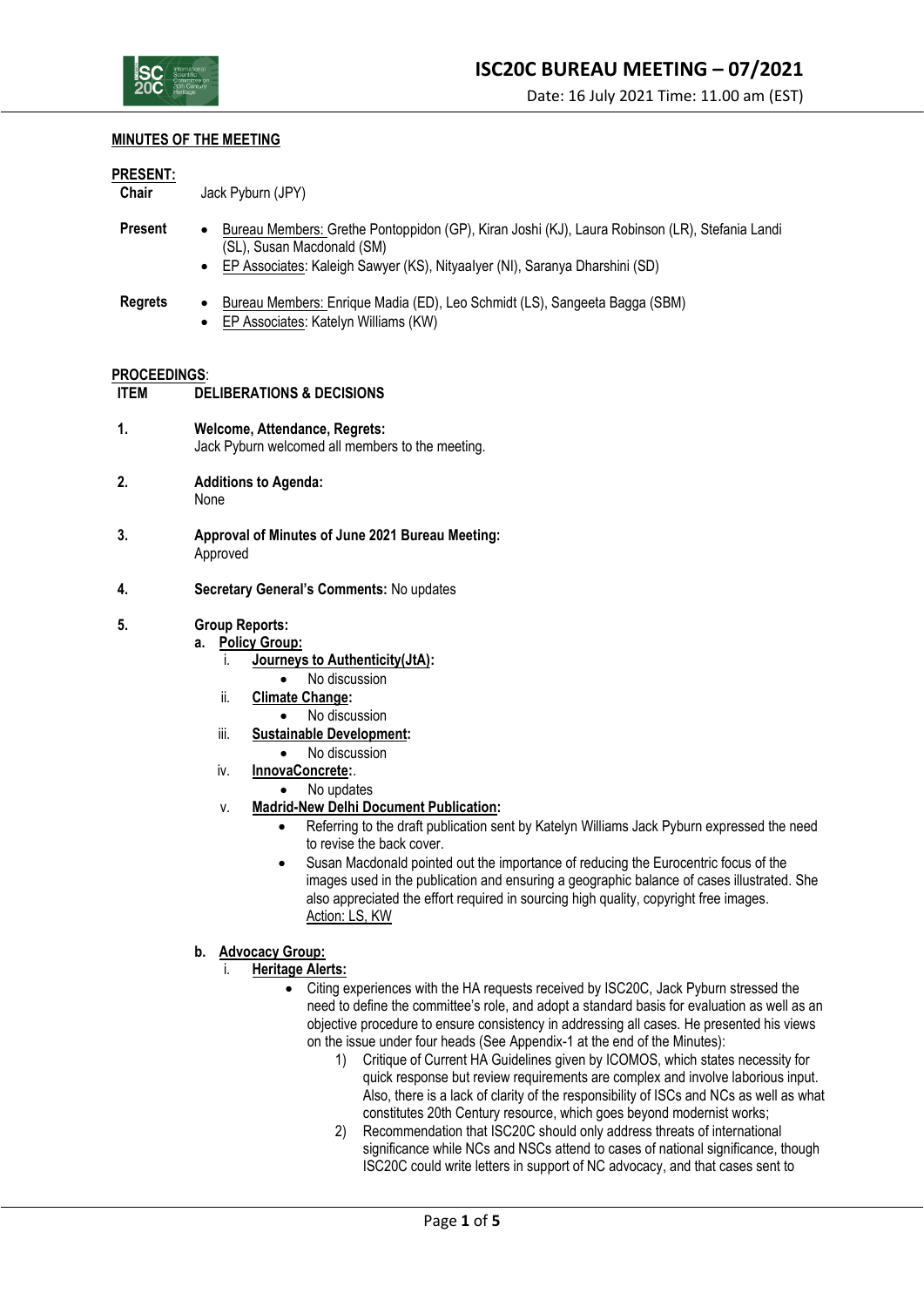

ISC20C should provide evidence of communication with and support of the relevant NC;

- 3) Suggestions for simplification of the existing HA Request Template;
- 4) Clarity regarding what represents International Significance
- Laura Robinson agreed with Jack's approach and suggested that all Bureau Members give their comments in track mode on the word document (Appendix-1) presented by Jack, following which a special meeting on the issue could be organised.
- Susan Macdonald mentioned the challenge in dealing with cases of countries that do not have NCs or of NCs that do not have the necessary infrastructure for dealing with 20C heritage. She also pointed out that both the MNDD and the THF make it clear that 20C heritage does not relate only to MoMo architecture but all expressions and manifestations of modernity in different places and times, and that the next wave of threats may well be in those diverse expressions that are now beginning to emerge.
- Stefania Landi suggested the involvement of Expert Members of the concerned NC, including its President and Secretary in dealing with HAs. She also suggested referring to the WH system for establishing international significance and that diffusion of the HA document was as important as posting it on the website.
- Saranya Dharshini suggested that ISC20C, being seen as the pioneer in this field, organise a workshop on HAs with other ISCs and NCs as participants, while Kiran Joshi gave the example of HA symposia held within ICOMOS India. She suggested that a beginning can be made with our own members, engaging also the Expert Members as suggested by Stefania.
- Jack Pyburn concluded by suggesting that rather than managing all cases ourselves, our final goal should be to build capacity to manage HAs. We should, thus create ans support the national heritage processes, offer technical support so that their efforts become more meaningful at the national level. He also agreed to circulate the word document for bureau members' comments.
- Action: JPY
- ii. **World Heritage Advisory:** 
	- Susan Macdonald informed that Jack Pyburn and she had a meeting with the World Heritage unit of ICOMOS. More information will be given during the next meeting. Action: SM
- iii. **WM Watch:** 
	- Stefania Landi informed that the process had been managed by ICOMOS and the World Monument Fund and that she, along with an EP Mentee from India, had been involved in the evaluation of dossiers of three sites.
	- Kiran Joshi, along with an EP Mentee from Canada, evaluated proposals for two 20C sites.
- iv. **Heritage Applause:** 
	- No discussion
- **c. Education Group:**

### i. **EP Mentoring Program:**

- Kaleigh Sawyer informed that they had held their first monthly meeting and also added a new EP, Virginia Rush (an Argentinian, now in Germany) to their group. Virginia Rush is multilingual and would be an asset for communication.
- Kaleigh Sawyer also informed that Nityaa Iyer is working on the letter to be sent to EPWG and that they hope to add more members in the coming months. They are also beginning to work on the newsletter and help with communication.
- Saranya Dharshini informed that the group had chosen Nityaa Iyer to represent ISC20C at the EPWG International
- ii. **Thematic Framework:** 
	- Laura Robinson and Susan Macdonald gave an update on the GCI workshop on the Modern Heritage of Africa Initiative, which included interesting debates on Eurocentricity and First World Approaches as well as what 20C means to Africa. The viewpoints presented were largely academic and so the challenge would be to convert theory / historical conceptualisation to inventories of heritage resource. A report on the workshop would be presented during the upcoming Modern Heritage Conference in Cape Town.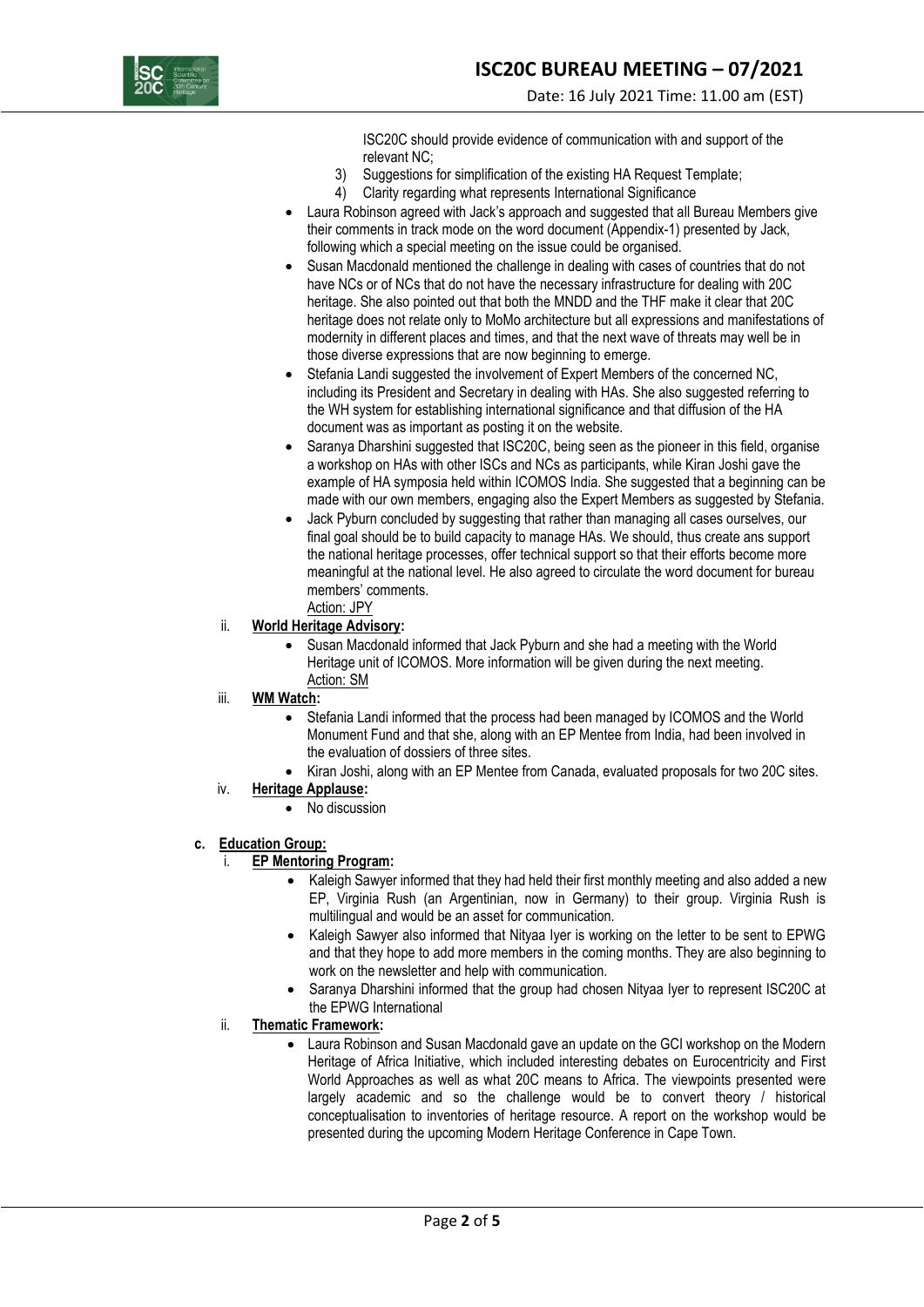

- Jack Pyburn referred to the issue of "Subject Specific Thematic Framework Initiatives", the need to define the role of ISc20C in such ventures, and the suggestions outlined by Susan Macdonald for discussion during this meeting (See Appendix-2), summarised below:
	- 1) Individual or subject-specific thematic studies are outside the purview of the ISC20C as we do not have the capacity to manage / monitor the use of ISC20C name, logo, etc and credibility of third-party projects;
	- 2) We should focus on educating on the value and use of the HTF and provider an opportunity to share individual work at our AGM / website;
	- 3) ISC20C can also provide a network of experts that individual initiatives can reach out to for advice and provide assistance for broadcasting request for information – all without endorsement
- Jack Pyburn informed that mention of individual TF initiatives had been removed in the chart showing 'Bureau Organisation' which now shows only the general head of "Thematic Framework"
- Susan Macdonald agreed that it was outside the role of the ISC20C to undertake thematic studies, rather our role is to prompt, and catalyse projects at a national level, but we need to be careful about how the committee may be used to legitimise individual projects.
- He further proposed that the TF be included as one of the topics of the AGM and help people understand the role of ISC20C in such initiatives.
- •
- iii. **MAP 2021**:
- No updates iv. **Toolkit:**
	-
	- No discussion

## **d. Communications Group:**

- **i. Membership:**
	- Report on New Members: Jack Pyburn informed that Sangeeta Bagga had conveyed that one new application had been received and was under review.
	- Update on Listserv: Nityaa Iyer gave an update on setting up of the Listserv. The process would first be tested through the bureau group. The final Listserv would be made operational after the currently available membership list had been cross-checked with the ICOMOS database and updated
	- Action: KJ, SBM, NI
- ii. **Website/Social Media:**
	- Jack Pyburn provided an update on the setting up of the new website and stressed the need to get the website and the instagram link, etc. up and working well before the AGM in December 2021.
- iii. **AGM:**
	- AGM 2021: All agreed that this year's AGM be held on 4th December 2021 and conducted as a virtually event.
	- AGM 2022: Jack Pyburn would get back to the Porto hosts to start planning the details
- iv. **Archive:** No discussion
- v. **Translation:** No discussion

## **8. Other matters:**

- a. **Next Meeting:** 17 September 2021
- **9. Adjourn**

\_\_\_\_\_\_\_\_\_\_\_\_\_\_\_\_\_\_\_\_\_\_\_\_\_\_\_\_\_\_\_\_\_\_\_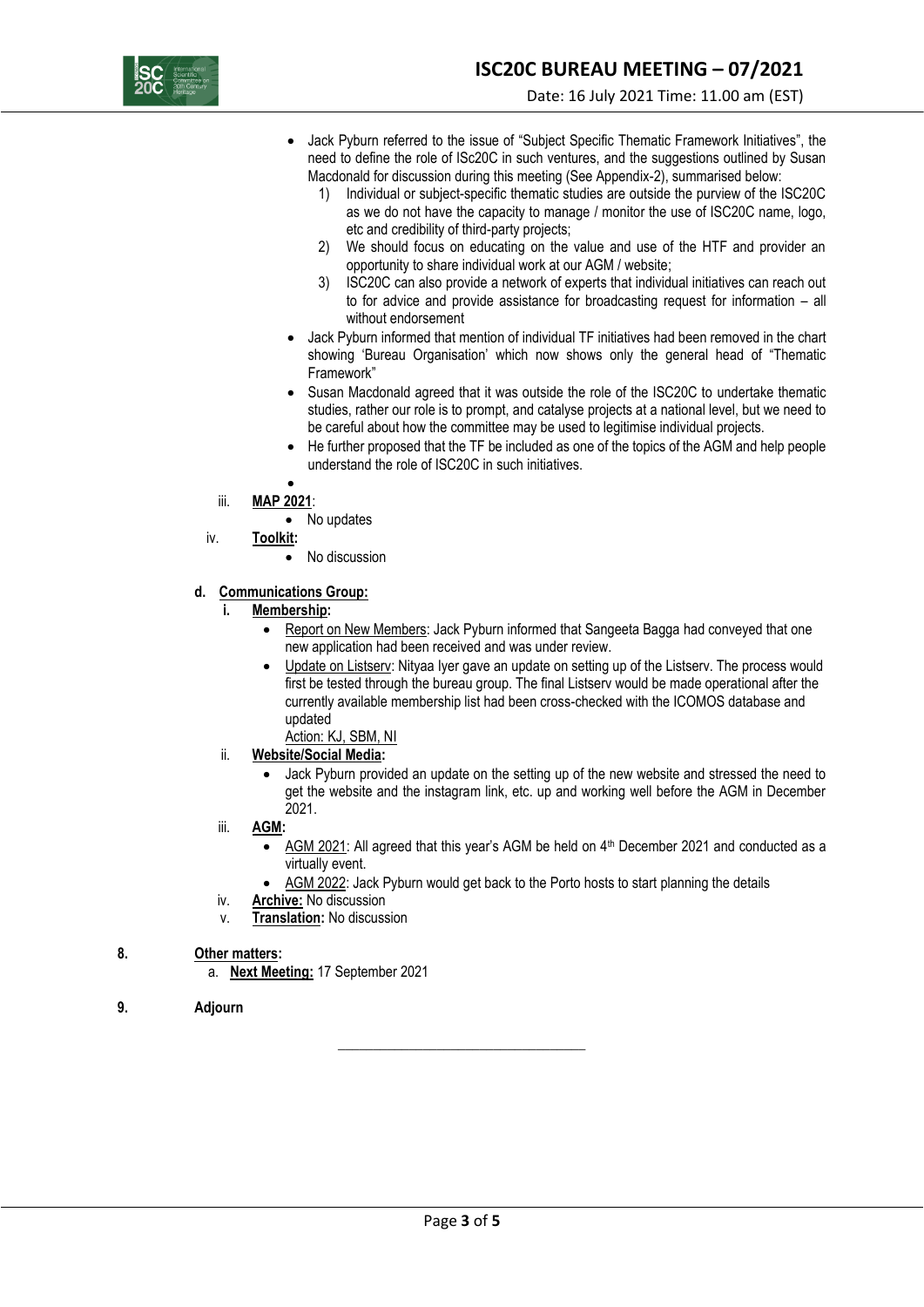

Date: 16 July 2021 Time: 11.00 am (EST)

# **APPENDIX 1: HERITAGE ALERTS**

- 1) **Critique of Current HA Guidance** (ICOMOS website https://www.icomos.org/en/what-we-do/riskpreparedness/heritage-alert-3 )
	- a. States necessity for quick response but review requirements are complex and detailed. Lack of clarity of international and national committees responsibilities.
	- b. Lack of clarity of what constitutes 20th century resource (only modernist works?)
	- c. Complex and laborious form/ required information.
- 2) **Recommendations for Consideration**:
	- a. ISC 20C only addresses threats of international significance.
	- b. NCs and NICs address threats of national significance
	- c. ISC 20C requires evidence of communication with and support of the relevant NC.
	- d. Should ISC 20C write letters in support of NC advocacy?

### **3) Simplify HA Request:**

- a. Describe site/building
- b. Identify Ownership of threatened site/building
- c. Describe current general condition of site/building and its character defining features
- d. Describe/establish international significance of site/building
- e. Describe nature of the threat
- f. Identify the threatening entity(ies)
- g. Describe urgency of HA
- h. If HA request not from ICOMOS NC provide tangible evidence of communication with and/or involvement/support of NC and NSC 20C
- i. Provide photos or link to photos that communicate site/buildiing characteristics and current condition
- j. Provide links to supporting information (CMPs, HSRs, Historic Listings, etc).
- k. Action Plan for Advocacy
- l. Organizaitons/entities participating
- m. Proposed advocacy actions that complement ISC 20C HA broadcast Identify primary contact: Name, affiliation, position, email, phone, mailng address. All communication will channel through this person.
- 4) Clarify regarding what represents International Significance:
	- a. Associated with international impact/influence (social, cultural, architectural, philosophical), person, event, etc.
	- b. Recognized as Internationally significant site/building, demonstrate recognition publications, research, etc.

\_\_\_\_\_\_\_\_\_\_\_\_\_\_\_\_\_\_\_\_\_\_\_\_\_\_\_\_\_

c. Other 20th Century sites based on other than architecture or architects?